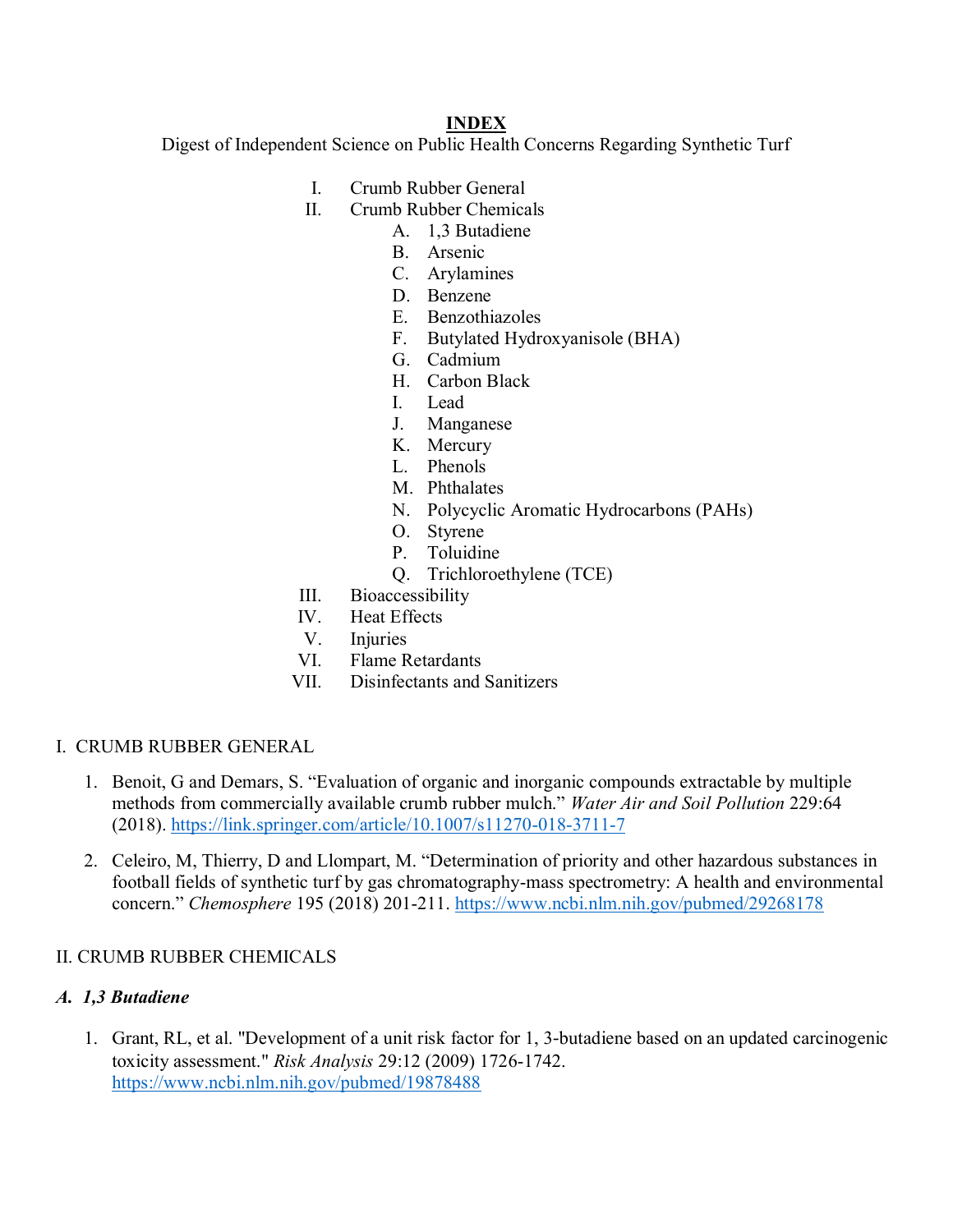- 2. Heck, JE, et al. "Risk of leukemia in relation to exposure to ambient air toxics in pregnancy and early childhood." *International Journal of Hygiene and Environmental Health* 217:6 (2014) 662-668. <https://www.ncbi.nlm.nih.gov/pubmed/24472648>
- 3. Koturbash, I, et al. "Epigenetic alterations in liver of C57BL/6J mice after short-term inhalational exposure to 1, 3-butadiene." *Environmental Health Perspectives* 119:5 (2011) 635. <https://www.ncbi.nlm.nih.gov/pubmed/21147608>
- 4. Whitworth, KW, E Symanski and AL Coker. "Childhood lymphohematopoietic cancer incidence and hazardous air pollutants in southeast Texas, 1995–2004." *Environmental Health Perspectives* 116:11 (2008) 1576.<https://www.ncbi.nlm.nih.gov/pubmed/19057714>
- 5. Zhou, J, et al. "Health risk assessment of personal inhalation exposure to volatile organic compounds in Tianjin, China." *Science of The Total Environment* 409:3 (2011) 452-459. <https://www.ncbi.nlm.nih.gov/pubmed/21078521>

#### *B. Arsenic*

- 1. Chen, Y, et al. "Arsenic exposure at low-to-moderate levels and skin lesions, arsenic metabolism, neurological functions, and biomarkers for respiratory and cardiovascular diseases: review of recent findings from the Health Effects of Arsenic Longitudinal Study (HEALS) in Bangladesh." *Toxicology and Applied Pharmacology* 239:2 (2009) 184-192.<https://www.ncbi.nlm.nih.gov/pubmed/19371619>
- 2. Kozul, CD, et al. "Low-dose arsenic compromises the immune response to influenza A infection in vivo." *Environmental Health Perspectives* 117:9 (2009) 1441. <https://www.ncbi.nlm.nih.gov/pubmed/19750111>
- 3. Moon, KA., et al. "Association between exposure to low to moderate arsenic levels and incident cardiovascular disease: A prospective cohort study." *Annals of Internal Medicine* 159:10 (2013) 649- 659.<https://www.ncbi.nlm.nih.gov/pubmed/24061511>
- 4. Naujokas, MF, et al. "The broad scope of health effects from chronic arsenic exposure: update on a worldwide public health problem." *Environmental Health Perspectives* 121:3 (2013) 295. <https://www.ncbi.nlm.nih.gov/pubmed/23458756>
- 5. O'Bryant, SE, et al. "Long-term low-level arsenic exposure is associated with poorer neuropsychological functioning: a Project FRONTIER study." *International Journal of Environmental Research and Public Health* 8:3 (2011) 861-874.<https://www.ncbi.nlm.nih.gov/pubmed/21556183>
- 6. Parvez, F, et al. "Arsenic exposure and motor function among children in Bangladesh." *Environmental Health Perspectives* 119:11 (2011) 1665.<https://www.ncbi.nlm.nih.gov/pubmed/21742576>
- 7. Smith, AH, et al. "Increased lung cancer risks are similar whether arsenic is ingested or inhaled." *Journal of Exposure Science and Environmental Epidemiology* 19:4 (2009) 343-348. <https://www.ncbi.nlm.nih.gov/pmc/articles/PMC2682945/>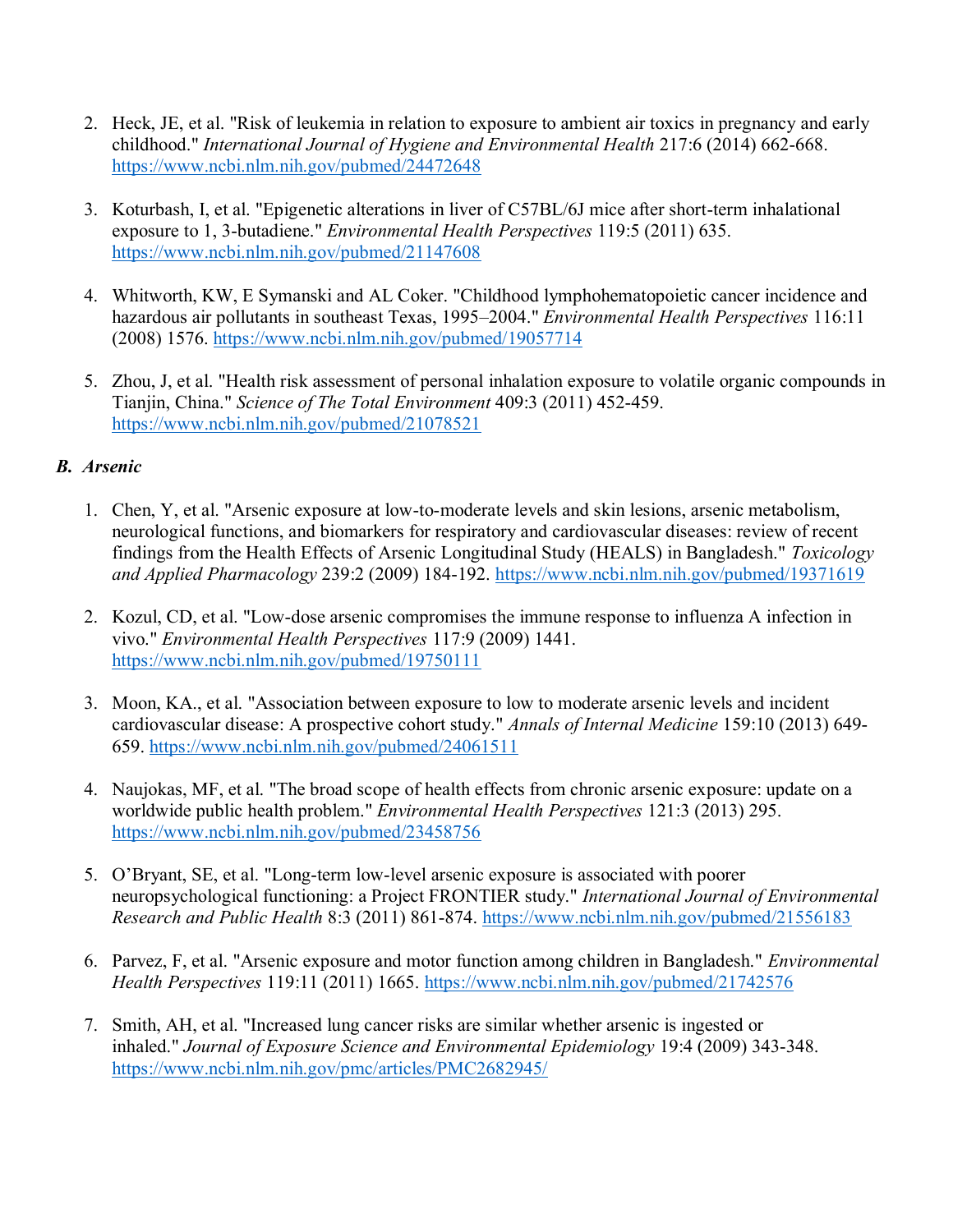- 8. Tokar, EJ, BA Diwan and MP Waalkes. "Arsenic exposure transforms human epithelial stem/progenitor cells into a cancer stem-like phenotype." *Environmental Health Perspectives* 118:1 (2010) 108. <https://www.ncbi.nlm.nih.gov/pmc/articles/PMC2831952/>
- 9. Vahter, Marie. "Health effects of early life exposure to arsenic." *Basic and Clinical Pharmacology & Toxicology* 102:2 (2008) 204-211.<https://www.ncbi.nlm.nih.gov/pubmed/18226075>
- 10. Yuan, Yan, et al. "Kidney cancer mortality: fifty-year latency patterns related to arsenic exposure." *Epidemiology* 21:1 (2010) 103-108.<https://www.ncbi.nlm.nih.gov/pubmed/20010213>

### *C. Arylamines*

- 1. Brown, SC, R Alberts, and M Schoenberg. "Cancer incidence and mortality among workers exposed to benzidine." *American Journal of Industrial Medicine*54:4 (2011) 300-306. <https://www.ncbi.nlm.nih.gov/pubmed/21328418>
- 2. de Vocht, F, et al. "Cancer mortality and occupational exposure to aromatic amines and inhalable aerosols in rubber tire manufacturing in Poland." *Cancer Epidemiology* 33:2 (2009) 94-102. <https://www.ncbi.nlm.nih.gov/pubmed/19679054>
- 3. English, JC, et al. "Establishing a total allowable concentration of o-toluidine in drinking water incorporating early lifestage exposure and susceptibility." *Regulatory Toxicology and Pharmacology*  64:2 (2012) 269-284. <https://www.ncbi.nlm.nih.gov/pubmed/22940434>
- 4. Richter, E. "Biomonitoring of human exposure to arylamines." *Frontiers in Bio-Science* 7 (2015) 222- 238. <https://www.ncbi.nlm.nih.gov/pubmed/25553373>
- 5. Tao, L, et al. "Elevated 4-aminobiphenyl and 2, 6-dimethylaniline hemoglobin adducts and increased risk of bladder cancer among lifelong nonsmokers—The Shanghai Bladder Cancer Study." *Cancer Epidemiology and Prevention Biomarkers* 22:5 (2013) 937-945. <https://www.ncbi.nlm.nih.gov/pubmed/23539508>

#### *D. Benzene*

- 1. Andreoli, R, et al. "Urinary biomarkers of exposure and of oxidative damage in children exposed to low airborne concentrations of benzene." *Environmental Research* 142 (2015) 264-272. <https://www.ncbi.nlm.nih.gov/pubmed/26186134>
- 2. Bahadar, H, S Mostafalou, and M Abdollahi. "Current understandings and perspectives on non-cancer health effects of benzene: a global concern." *Toxicology and Applied Pharmacology* 276:2 (2014) 83-94. <https://www.ncbi.nlm.nih.gov/pubmed/24589379>
- 3. Brosselin, P, et al. "Acute childhood leukaemia and residence next to petrol stations and automotive repair garages: the ESCALE study (SFCE)." *Occupational and Environmental Medicine* 66:9 (2009) 598-606. <https://www.ncbi.nlm.nih.gov/pubmed/19213757>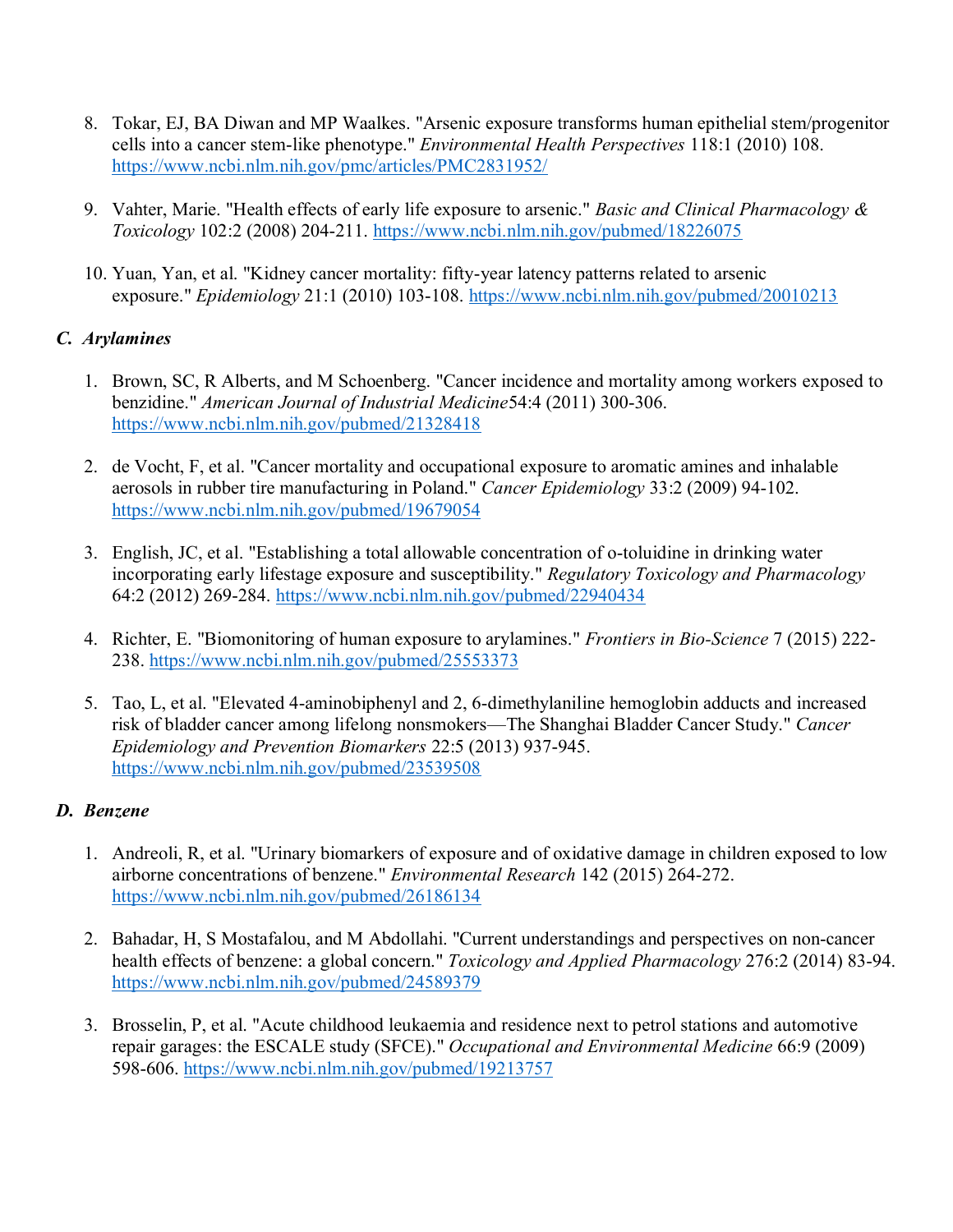- 4. Martins, PC, et al. "Airways changes related to air pollution exposure in wheezing children." *European Respiratory Journal* 39:2 (2012) 246-253. <https://www.ncbi.nlm.nih.gov/pubmed/21719492>
- 5. McHale, CM, et al. "Global gene expression profiling of a population exposed to a range of benzene levels." *Environmental Health Perspectives* 119:5 (2011) 628. <https://www.ncbi.nlm.nih.gov/pubmed/21147609>
- 6. Pariselli, F, et al. "Effects of toluene and benzene air mixtures on human lung cells (A549)." *Experimental and Toxicologic Pathology* 61:4 (2009) 381-386. <https://www.ncbi.nlm.nih.gov/pubmed/19046626>
- 7. Ruchirawat, M, P Navasumrit, and D Settachan. "Exposure to benzene in various susceptible populations: co-exposures to 1, 3-butadiene and PAHs and implications for carcinogenic risk." *Chemico-Biological Interactions* 184:1 (2010) 67-76. <https://www.ncbi.nlm.nih.gov/pubmed/20036649>
- 8. Snyder, R. "Leukemia and benzene." *International Journal of Environmental Research and Public Health* 9:8 (2012) 2875-2893. <https://www.ncbi.nlm.nih.gov/pmc/articles/PMC3447593/>
- 9. Xing, C, et al. "Benzene exposure near the US permissible limit is associated with sperm aneuploidy." *Environmental Health Perspectives* 118:6 (2010) 833. <https://www.ncbi.nlm.nih.gov/pubmed/20418200>

#### *E. Benzothiazoles*

- 1. Avagyan, R, et al. "Tire tread wear particles in ambient air--a previously unknown source of human exposure to the biocide 2-mercaptobenzothiazole." *Environmental Science and Pollution Research International* 21:19 (2014) 11580-6.<https://www.ncbi.nlm.nih.gov/pubmed/25028318>
- 2. Li, X, et al. "Characterization of substances released from crumb rubber material used on artificial turf fields." *Chemosphere* 80:3 (2010) 279-285.<https://www.ncbi.nlm.nih.gov/pubmed/20435333>
- 3. Wan, Y, J Xue, and K Kannan. "Benzothiazoles in indoor air from Albany, New York, USA, and its implications for inhalation exposure." *Journal of Hazardous Materials* 311 (2016) 37-42. <https://www.ncbi.nlm.nih.gov/pubmed/26954474>
- 4. Zhao, B, et al. "Common and consumer products contain activators of the aryl hydrocarbon (dioxin) receptor." *PLoS One* 8:2 (2013).<https://www.ncbi.nlm.nih.gov/pubmed/23441220>

### *F. Butylated Hydroxyanisole (BHA)*

- 1. Jenerowicz, D, et al. "Environmental factors and allergic diseases." *Annals of Agricultural and Environmental Medicine* 19:3 (2012).<https://www.ncbi.nlm.nih.gov/pubmed/23020042>
- 2. Kashanian, S, and JEN Dolatabadi. "In vitro study of calf thymus DNA interaction with butylated hydroxyanisole." *DNA and Cell Biology* 28:10 (2009) 535-540. <https://www.ncbi.nlm.nih.gov/pubmed/19563252>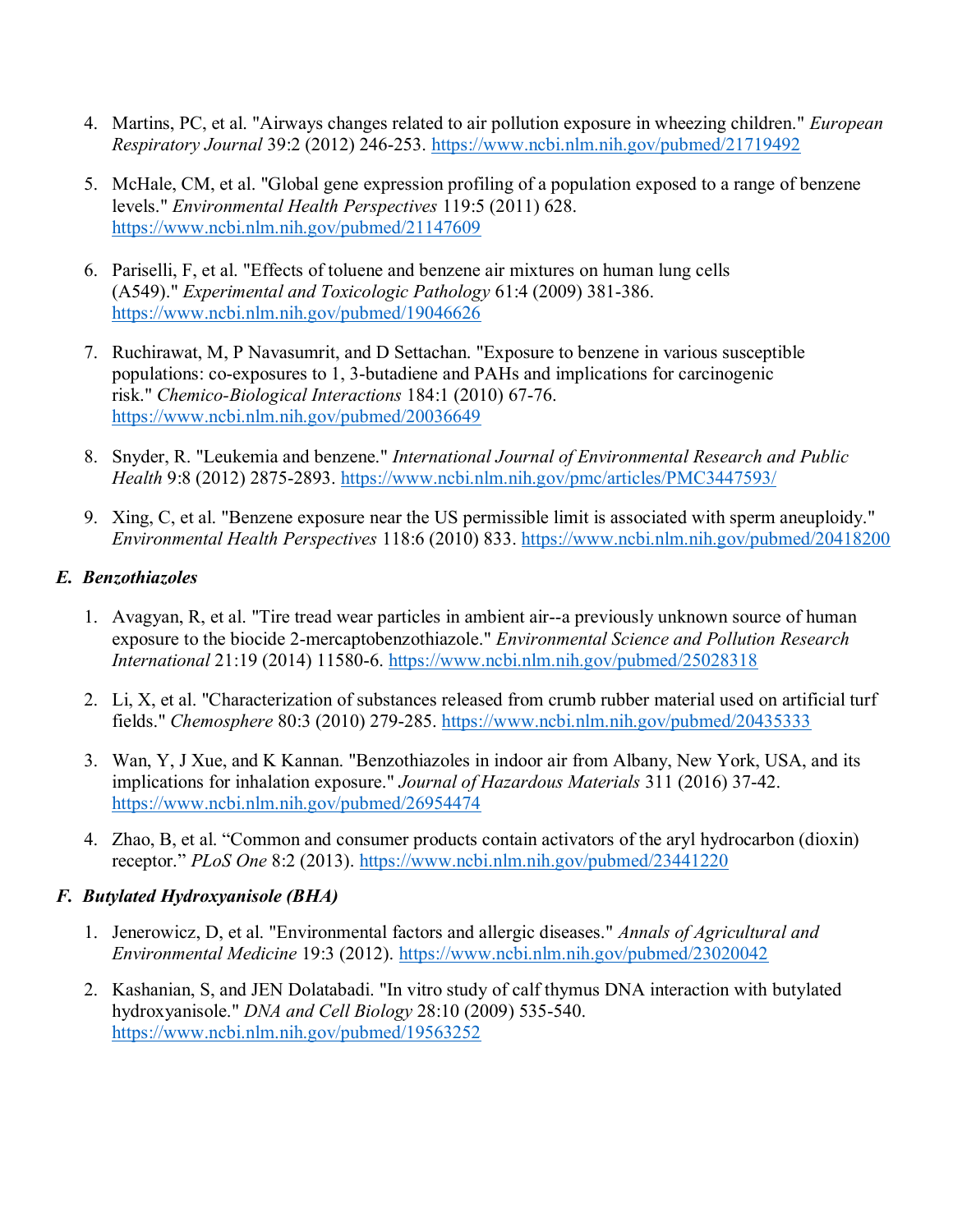- 3. Pop, A, et al. "Evaluation of the possible endocrine disruptive effect of butylated hydroxyanisole, butylated hydroxytoluene and propyl gallate in immature female rats." *Farmacia* 61:1 (2013) 202-211. <https://www.ncbi.nlm.nih.gov/pmc/articles/PMC4462476/>
- 4. Vandghanooni, S, et al. "Cytotoxicity and DNA fragmentation properties of butylated hydroxyanisole." *DNA and Cell Biology* 32:3 (2013) 98-103. <https://www.ncbi.nlm.nih.gov/pubmed/23413972>

### *G. Cadmium*

- 1. Adams, SV, MN Passarelli, and PA Newcomb. "Cadmium exposure and cancer mortality in the Third National Health and Nutrition Examination Survey cohort." *Occupational Environmental Medicine* 69:2 (2012) 153-156. <https://www.ncbi.nlm.nih.gov/pubmed/22068173>
- 2. Ferraro, PM, et al. "Low level exposure to cadmium increases the risk of chronic kidney disease: analysis of the NHANES 1999-2006." *BMC Public Health* 10:1 (2010) 304. <https://www.ncbi.nlm.nih.gov/pubmed/20525263>
- 3. Gallagher, CM, JJ Chen, and JS Kovach. "Environmental cadmium and breast cancer risk." *Aging (Albany NY)* 2:11 (2010) 804.<https://www.ncbi.nlm.nih.gov/pubmed/21071816>
- 4. García-Esquinas, E, et al. "Cadmium exposure and cancer mortality in a prospective cohort: the strong heart study." *Environmental Health Perspectives* 122:4 (2014) 363. <https://www.ncbi.nlm.nih.gov/pmc/articles/PMC3984227/pdf/ehp.1306587.pdf>
- 5. Hossain, MB, et al. "Low-level environmental cadmium exposure is associated with DNA hypomethylation in Argentinean women." *Environmental Health Perspectives* 120:6 (2012) 879. <https://www.ncbi.nlm.nih.gov/pubmed/22382075>
- 6. Jiang, G, et al. "Effects of long-term low-dose cadmium exposure on genomic DNA methylation in human embryo lung fibroblast cells." *Toxicology* 244:1 (2008) 49-55. <https://www.ncbi.nlm.nih.gov/pubmed/18077075>
- 7. Johri, N, G Jacquillet, and R Unwin. "Heavy metal poisoning: the effects of cadmium on the kidney." *Biometals* 23:5 (2010) 783-792.<https://www.ncbi.nlm.nih.gov/pubmed/20354761>
- 8. Kippler, M, et al. "Early-life cadmium exposure and child development in 5-year-old girls and boys: a cohort study in rural Bangladesh." *Environmental Health Perspectives* 120:10 (2012) 1462. <https://www.ncbi.nlm.nih.gov/pubmed/22759600>
- 9. Nawrot, TS, et al. "Cadmium exposure in the population: from health risks to strategies of prevention." *Biometals* 23:5 (2010) 769-782.<https://www.ncbi.nlm.nih.gov/pubmed/20517707>
- 10. Peters, JL, et al. "Cadmium exposure in association with history of stroke and heart failure." *Environmental Research* 110:2 (2010) 199-206. <https://www.ncbi.nlm.nih.gov/pubmed/20060521>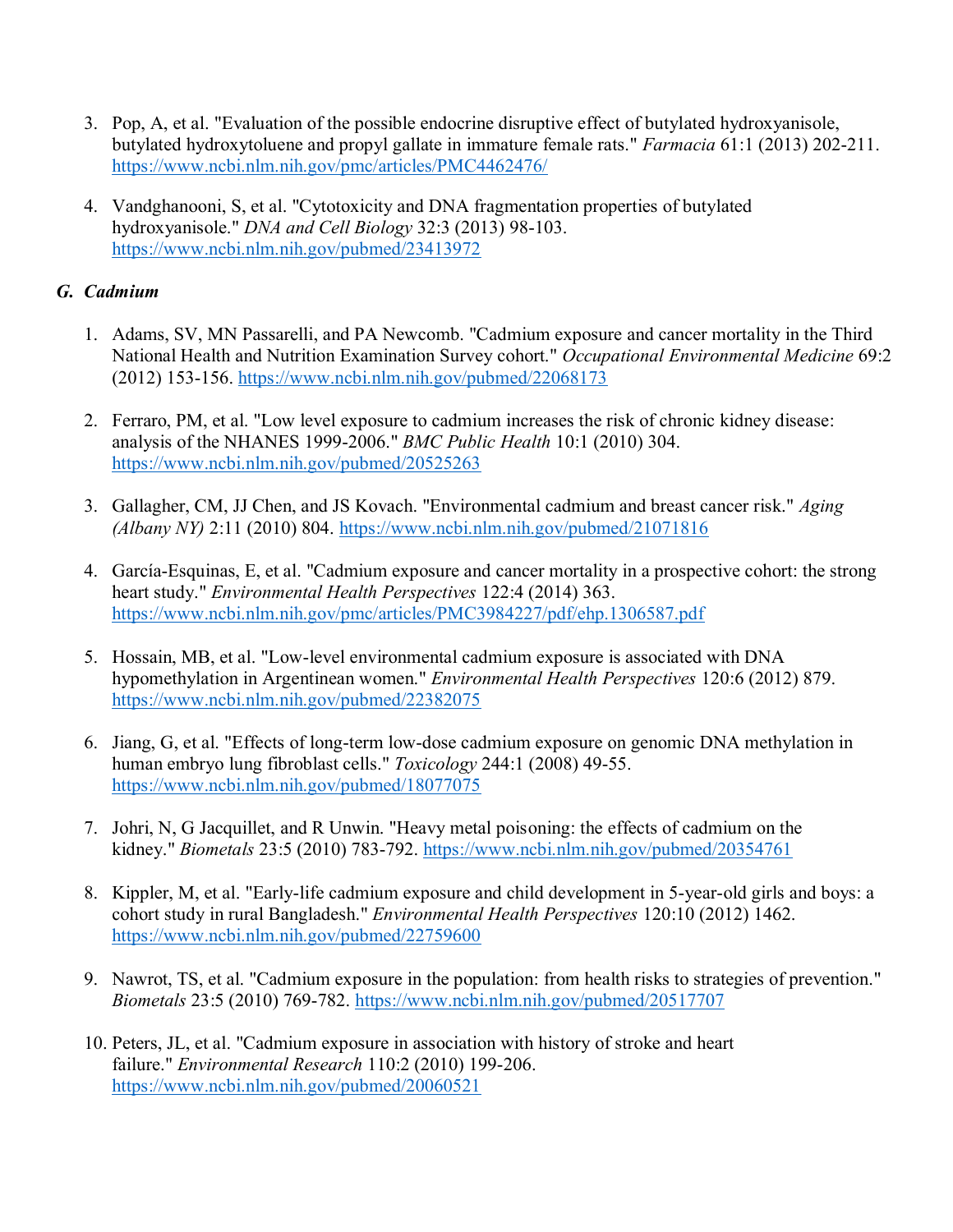- 11. Rodríguez-Barranco, M, et al. "Cadmium exposure and neuropsychological development in school children in southwestern Spain." *Environmental Research* 134 (2014) 66-73. <https://www.ncbi.nlm.nih.gov/pubmed/25046814>
- *12.* Satarug, S et al. "Cadmium, environmental exposure, and health outcomes." *Environmental Health Perspectives* 118 (2010) 182-190. <https://www.ncbi.nlm.nih.gov/pubmed/20123617>
- 13. Tellez-Plaza, M, et al. "Cadmium exposure and all-cause and cardiovascular mortality in the US general population." *Environmental Health Perspectives* 120:7 (2012) 1017. <https://www.ncbi.nlm.nih.gov/pubmed/22472185>

## *H. Carbon Black*

- 1. Bourdon, JA, et al. "Carbon black nanoparticle instillation induces sustained inflammation and genotoxicity in mouse lung and liver." *Particle and Fibre Toxicology* 9:1 (2012). <https://www.ncbi.nlm.nih.gov/pubmed/22300514>
- 2. Bourdon, JA, et al. "Hepatic and pulmonary toxicogenomic profiles in mice intratracheally instilled with carbon black nanoparticles reveal pulmonary inflammation, acute phase response, and alterations in lipid homeostasis." *Toxicological Sciences* 127:2 (2012) 474-484. <https://www.ncbi.nlm.nih.gov/pubmed/22461453>
- 3. Hussain, S, et al. "Carbon black and titanium dioxide nanoparticles elicit distinct apoptotic pathways in bronchial epithelial cells." *Particle and Fibre Toxicology* 7:1 (2010). <https://www.ncbi.nlm.nih.gov/pmc/articles/PMC2873464/>
- 4. Jacobsen, NR, et al. "Mutation spectrum in FE1‐MUTA(TM) Mouse lung epithelial cells exposed to nanoparticulate carbon black." *Environmental and Molecular Mutagenesis* 52:4 (2011) 331-337. <https://www.ncbi.nlm.nih.gov/pubmed/20963790>
- 5. Neghab, M, MH Mohraz, and J Hassanzadeh. "Symptoms of respiratory disease and lung functional impairment associated with occupational inhalation exposure to carbon black dust." *Journal of Occupational Health* 53:6 (2011) 432-438. <https://www.ncbi.nlm.nih.gov/pubmed/21996929>
- 6. Reisetter, AC, et al. "Induction of inflammasome-dependent pyroptosis by carbon black nanoparticles." *Journal of Biological Chemistry* 286.24 (2011) 21844-21852. <https://www.ncbi.nlm.nih.gov/pubmed/21525001>
- 7. Saputra, D, et al. "Inhalation of carbon black nanoparticles aggravates pulmonary inflammation in mice." *Toxicological Research* 30:2 (2014) 83. <https://www.ncbi.nlm.nih.gov/pmc/articles/PMC4112069/>
- 8. Vesterdal, LK, et al. "Carbon black nanoparticles and vascular dysfunction in cultured endothelial cells and artery segments." *Toxicology Letters* 214:1 (2012) 19-26. <https://www.ncbi.nlm.nih.gov/pubmed/22885096>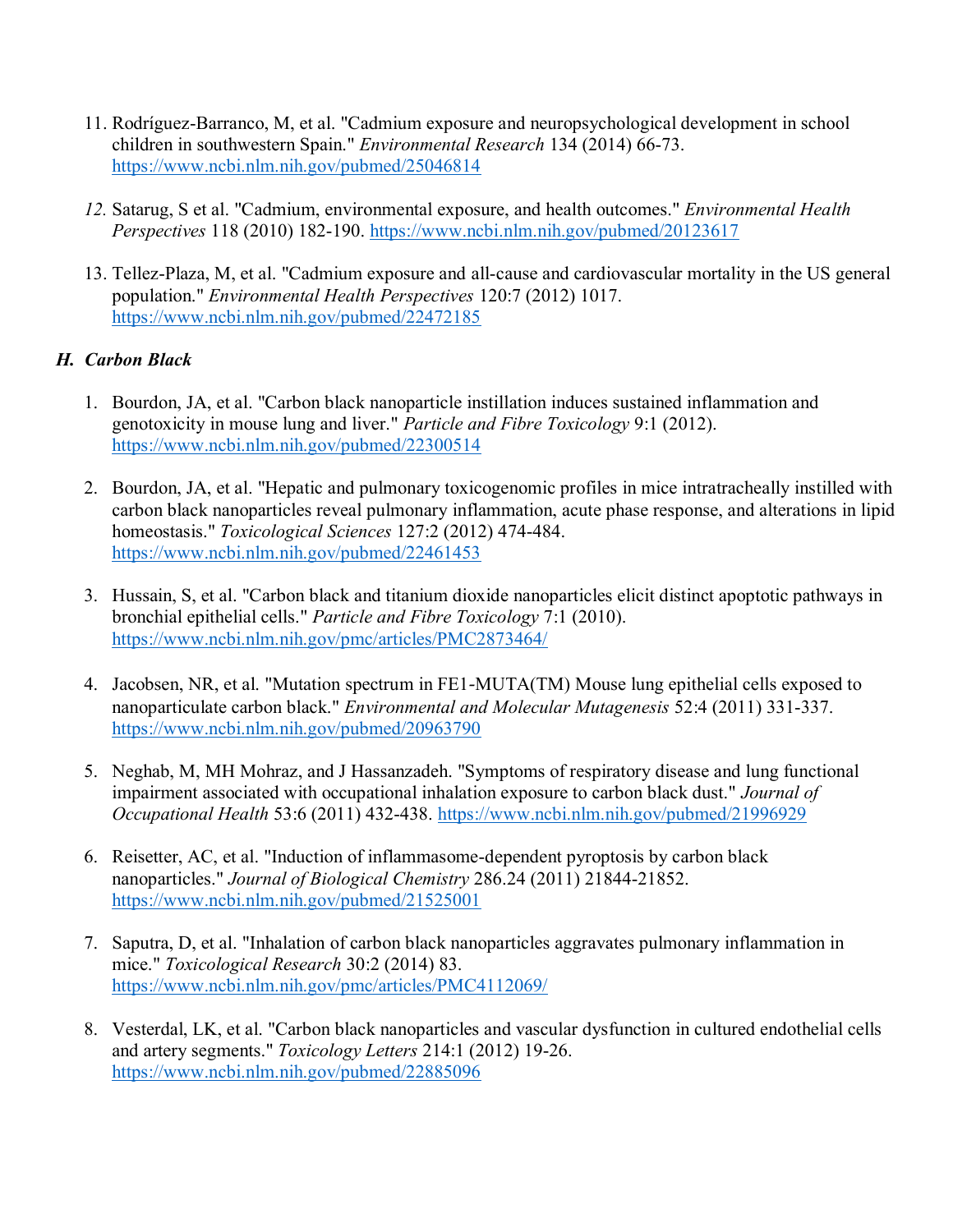9. Zhang, R, et al. "Reduced pulmonary function and increased pro-inflammatory cytokines in nanoscale carbon black-exposed workers." *Particle and Fibre Toxicology* 11:1 (2014) 73. <https://www.ncbi.nlm.nih.gov/pubmed/25497989>

# *I. Lead*

- 1. Betts, KS. "CDC updates guidelines for children's lead exposure." *Environmental Health Perspectives*  120:7 (2012). <https://www.ncbi.nlm.nih.gov/pmc/articles/PMC3404672/pdf/ehp.120-a268.pdf>
- 2. Dapul, H and D Laraque. "Lead poisoning in children." *Advances in Pediatrics* 61 (2014) 313-333. <https://www.ncbi.nlm.nih.gov/pubmed/25037135>
- 3. Evens, A, et al. "The impact of low-level lead toxicity on school performance among children in the Chicago Public Schools: a population-based retrospective cohort study." *Environmental Health* 14 (2015).<https://www.ncbi.nlm.nih.gov/pubmed/25889033>
- 4. Grandjean, P and P Landrigan. "Neurobehavioural effects of developmental toxicity." *The Lancet Neurology* 13:3 (2014) 330-338. <https://www.ncbi.nlm.nih.gov/pubmed/24556010>
- 5. Jakubowski, M. "Low-level environmental lead exposure and intellectual impairment in children the current concepts of risk assessment." *International Journal of Occupational Medicine and Environmental Health* 24:1 (2011) 1-7.<https://www.ncbi.nlm.nih.gov/pubmed/21468897>
- 6. Jusko, TA, et al. "Blood lead concentrations < 10 μg/dL and child intelligence at 6 years of age." *Environmental Health Perspectives* 116:2 (2008) 243-248. <https://www.ncbi.nlm.nih.gov/pmc/articles/PMC2235210/>
- *7.* Levin, R, et al. "Lead exposures in U.S. children, 2008: implications for prevention." *Environmental Health Perspectives* 116:10 (2008) 1285–1293. <https://www.ncbi.nlm.nih.gov/pmc/articles/PMC2569084/>
- 8. Mason, LH, et al. "Pb neurotoxicity: neuropsychological effects of lead toxicity." *Biomed Research International* (2014).<https://www.ncbi.nlm.nih.gov/pubmed/24516855>
- 9. Van Ulirsch, G, et al. "Evaluating and regulating lead in synthetic turf." *Environmental Health Perspectives* 118:10 (2010) 1345–1349.<https://www.ncbi.nlm.nih.gov/pmc/articles/PMC2957910/>

# *J. Manganese*

- 1. Burton NC and TR Guilarte. "Manganese neurotoxicity: Lessons learned from longitudinal studies in nonhuman primates." *Environmental Health Perspectives* 117:3 (2009) 325-332. <https://www.ncbi.nlm.nih.gov/pmc/articles/PMC2661898/>
- 2. Guilarte, TR. "Manganese neurotoxicity: new perspectives from behavioral, neuroimaging, and neuropathological studies in humans and non-human primates." *Front Aging Neuroscience* 5 (2013). <https://www.ncbi.nlm.nih.gov/pmc/articles/PMC3690350/>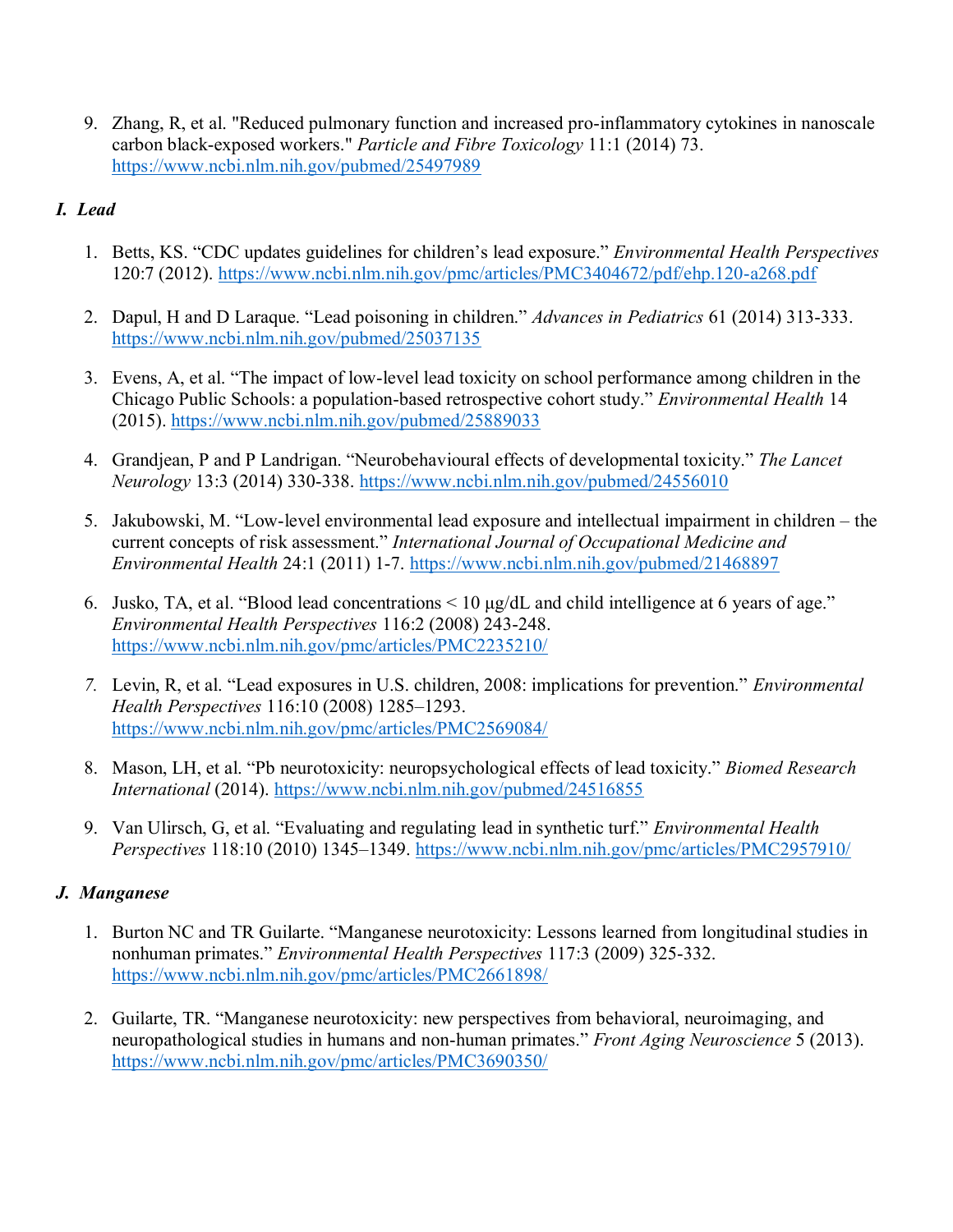- 3. Karki, P, et al. "Manganese neurotoxicity: a focus on glutamate transporters." *Annals of Occupational and Environmental Medicine* 25 (2013).<https://www.ncbi.nlm.nih.gov/pubmed/24472696>
- 4. Neala, A and TR Guilarte. "Mechanisms of lead and manganese neurotoxicity." *Toxicology Research*  2:2 (2013) 99–114.<https://www.ncbi.nlm.nih.gov/pmc/articles/PMC4338437/>

### *K. Mercury*

- 1. Bernhoft, RA. "Mercury toxicity and treatment: A review of the literature." *Journal of Environmental and Public Health* (2012).<https://www.ncbi.nlm.nih.gov/pubmed/22235210>
- 2. Bose-O'Reilly, S, et al. "Mercury exposure and children's health." *Current Problems in Pediatric and Adolescent Health Care* 40:8 (2010) 186-215.<https://www.ncbi.nlm.nih.gov/pmc/articles/PMC3096006/>
- 3. Boujbiha, MA, et al. "Testicular toxicity in mercuric chloride treated rats: association with oxidative stress." *Reproductive Toxicology* 28:1 (2009) 81-89.<https://www.ncbi.nlm.nih.gov/pubmed/19427169>
- 4. Crespo-Lopez, ME, et al. "Mercury and human genotoxicity: critical considerations and possible molecular mechanisms." *Pharmacological Research* 60:4 (2009) 212-220. <https://www.ncbi.nlm.nih.gov/pubmed/19446469>
- 5. Holmes, P, et al. "Is low-level environmental mercury exposure of concern to human health?" *Science of The Total Environment* 408:2 (2009) 171-182.<https://www.ncbi.nlm.nih.gov/pubmed/19850321>
- 6. Park, J and W Zheng. "Human exposure and health effects of inorganic and elemental mercury." *Journal of Preventive Medicine & Public Health* 45:6 (2012) 344–352. <https://www.ncbi.nlm.nih.gov/pmc/articles/PMC3514464/>
- 7. Rice, KM, et al. "Environmental mercury and its toxic effects." *Journal of Preventive Medicine & Public Health* 47:2 (2014) 74-83.<https://www.ncbi.nlm.nih.gov/pmc/articles/PMC3988285/>

### *L. Phenols*

- 1. Barlas, N and M Aydofan. "Histopathologic effects of maternal 4-tert-octylphenol exposure on liver, kidney and spleen of rats at adulthood." *Archives of Toxicology* 83:4 (2009) 341-349. <https://www.ncbi.nlm.nih.gov/pubmed/18754100>
- 2. Calafat, AM, et al. "Exposure of the U.S. population to bisphenol A and 4-*tertiary-*octylphenol: 2003– 2004." *Environmental Health Perspectives* 116:1 (2008) 39-44. <https://www.ncbi.nlm.nih.gov/pmc/articles/PMC2199288/>
- 3. Sainath, SB, et al. "Embryonic exposure to octylphenol induces changes in testosterone levels and disrupts reproductive efficiency in rats at their adulthood." *Food and Chemical Toxicology* 49:4 (2011) 983-990.<https://www.ncbi.nlm.nih.gov/pubmed/21219960>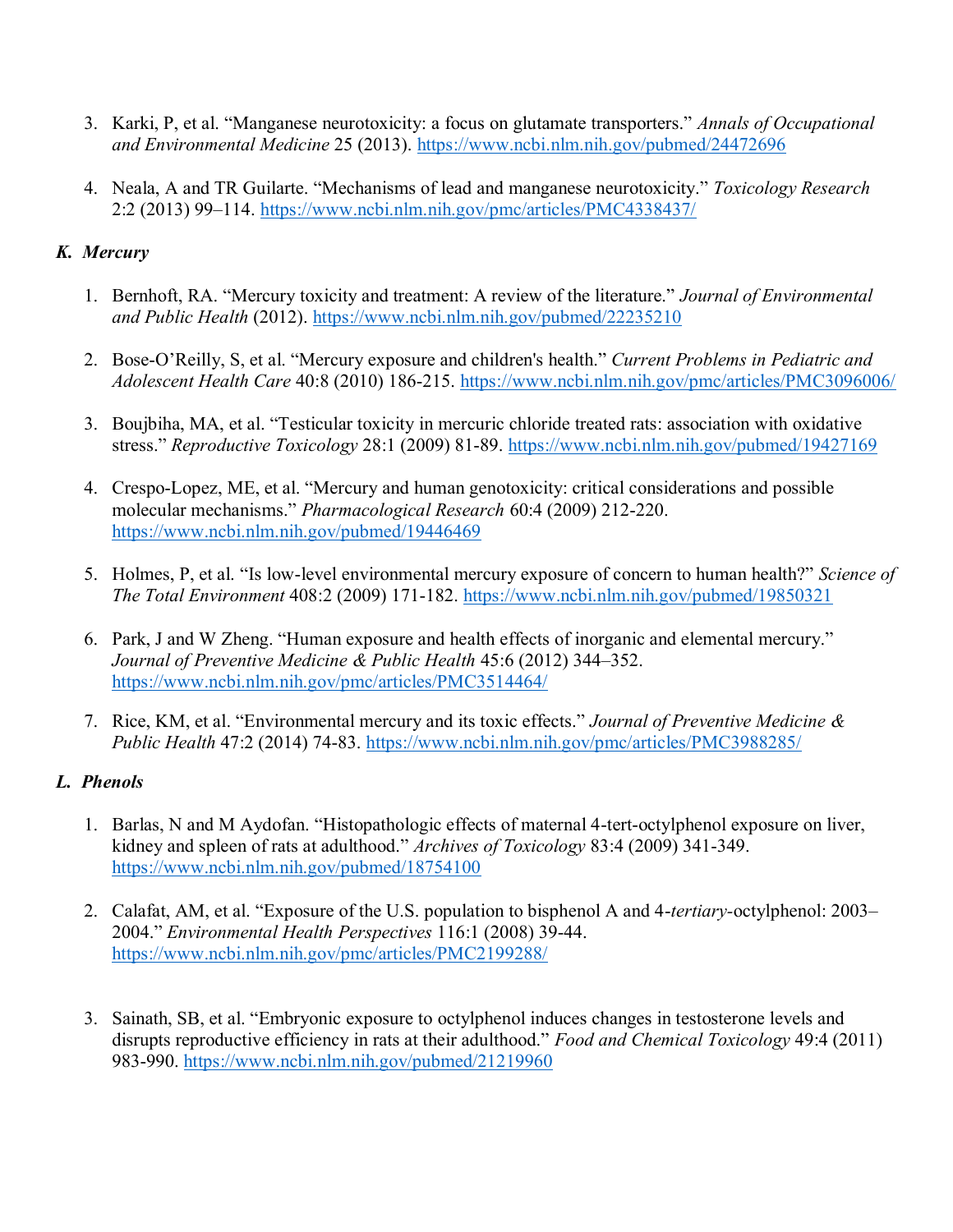- 4. Ulutas, OK, et al. "An in vivo assessment of the genotoxic potential of bisphenol A and 4-tertiaryoctylphenol in rats." *Archives of Toxicology* 85 (2011) 995-1001. <https://www.ncbi.nlm.nih.gov/pubmed/21113705>
- 5. Yildiz, N. and N Barlas. "Hepatic and renal functions in growing mal rats after bisphenol A and octylphenol exposure." *Human and Experimental Technology* 32:7 (2013) 675-686. <https://www.ncbi.nlm.nih.gov/pubmed/23821587>

### *M. Phthalates*

- 1. Boas, Malene, et al. "Childhood exposure to phthalates: associations with thyroid function, insulin-like growth factor I, and growth." *Environmental Health Perspectives* 118:10 (2010). <https://www.ncbi.nlm.nih.gov/pubmed/20621847>
- 2. Bornehag, CG, and E Nanberg. "Phthalate exposure and asthma in children." *International Journal of Andrology* 33:2 (2010) 333-345. <https://www.ncbi.nlm.nih.gov/pubmed/20059582>
- 3. Cho, S, et al. "Relationship between environmental phthalate exposure and the intelligence of schoolage children." *Environmental Health Perspectives* 118:7 (2010) 1027. <https://www.ncbi.nlm.nih.gov/pubmed/20194078>
- 4. Chopra, V, et al. "Association between phthalates and attention deficit disorder and learning disability in US children, 6–15 years." *Environmental Research* 128 (2014) 64-69. <https://www.ncbi.nlm.nih.gov/pubmed/24267794>
- 5. Chou, Y, et al. "Phthalate exposure in girls during early puberty." *International Journal of Andrology*  22:1 (2009) 69-78. <https://www.ncbi.nlm.nih.gov/pubmed/19344077>
- 6. Kim, B, et al. "Phthalates exposure and attention-deficit/hyperactivity disorder in school-age children." *Biological Psychiatry* 66:10 (2009) 958-963[.https://www.ncbi.nlm.nih.gov/pubmed/19748073](https://www.ncbi.nlm.nih.gov/pubmed/19748073)
- 7. Koch, HM, et al. "Exposure to phthalates in 5–6 years old primary school starters in Germany—a human biomonitoring study and a cumulative risk assessment." *International Journal of Hygiene and Environmental Health* 214:3 (2011) 188-195. <https://www.ncbi.nlm.nih.gov/pubmed/21371937>

# *N. Polycyclic Aromatic Hydrocarbons (PAHs)*

- 1. Bae, S, et al. "Exposures to particulate matter and polycyclic aromatic hydrocarbons and oxidative stress in schoolchildren." *Environmental Health Perspectives* 118:4 (2010) 579. <https://www.ncbi.nlm.nih.gov/pubmed/20368125>
- 2. Edwards, SC, et al. "Prenatal exposure to airborne polycyclic aromatic hydrocarbons and children's intelligence at 5 years of age in a prospective cohort study in Poland." *Environmental Health Perspectives* 118:9 (2010).<https://www.ncbi.nlm.nih.gov/pmc/articles/PMC2944097/>
- 3. Grant, William B. "Air pollution in relation to US cancer mortality rates: an ecological study; likely role of carbonaceous aerosols and polycyclic aromatic hydrocarbons." *Anticancer Research* 29:9 (2009) 3537-3545.<https://www.ncbi.nlm.nih.gov/pubmed/19667146>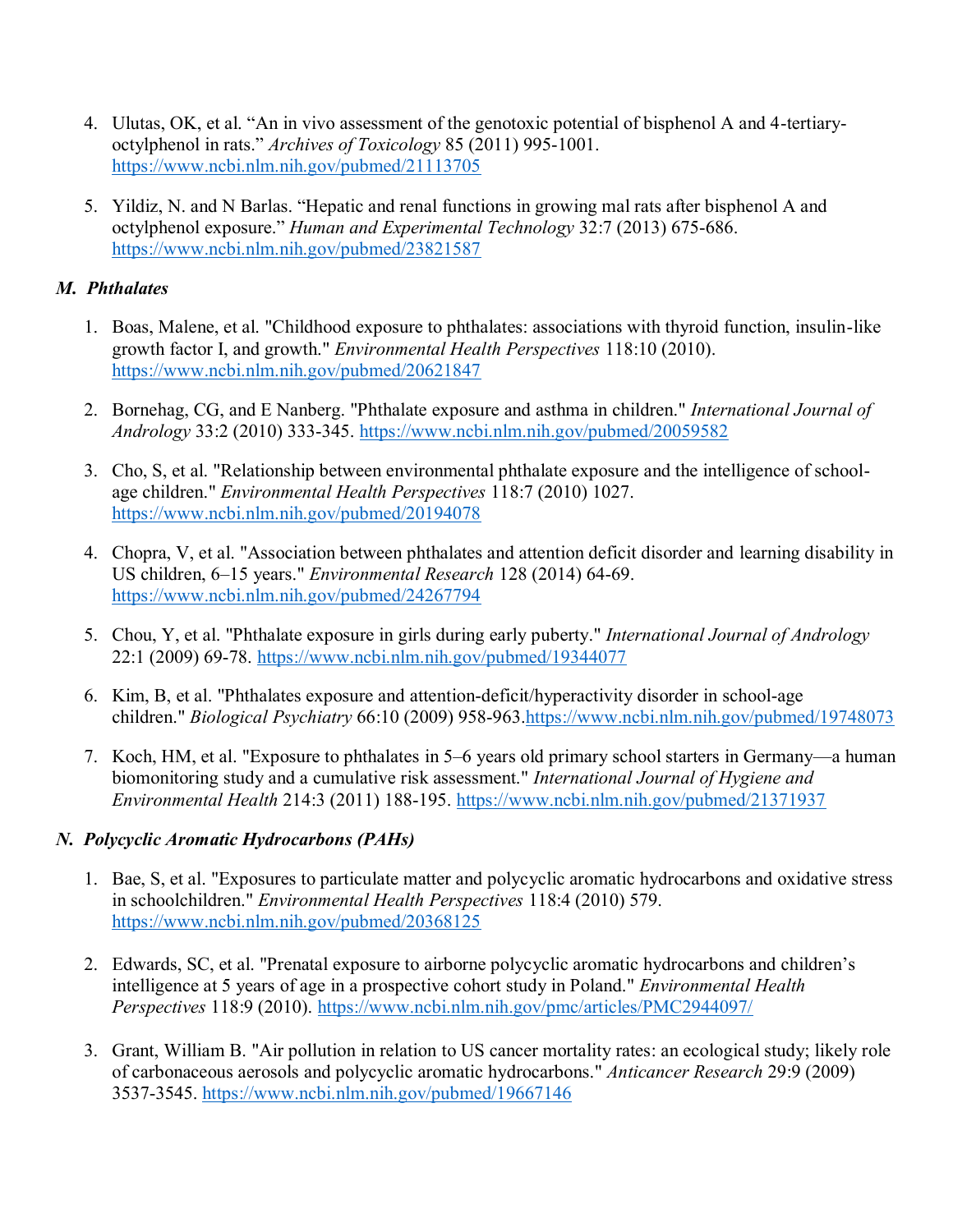- *4.* Jung, KH, et al. "Assessment of benzo (a) pyrene-equivalent carcinogenicity and mutagenicity of residential indoor versus outdoor polycyclic aromatic hydrocarbons exposing young children in New York City." *International Journal of Environmental Research and Public Health* 7.5 (2010) 1889-1900. <https://www.ncbi.nlm.nih.gov/pmc/articles/PMC2898023/>
- 5. Kim, K, et al. "A review of airborne polycyclic aromatic hydrocarbons (PAHs) and their human health effects." *Environment International* 60 (2013) 71-80.<https://www.ncbi.nlm.nih.gov/pubmed/24013021>
- 6. Perera, FP, et al. "Polycyclic aromatic hydrocarbons–aromatic DNA adducts in cord blood and behavior scores in New York City children." *Environmental Health Perspectives* 119:8 (2011) 1176. <https://www.ncbi.nlm.nih.gov/pubmed/21486719>

### *O. Styrene*

- 1. Harvilchuck, JA, et al. "Indicators of oxidative stress and apoptosis in mouse whole lung and Clara cells following exposure to styrene and its metabolites." *Toxicology* 264:3 (2009) 171-178. <https://www.ncbi.nlm.nih.gov/pubmed/19666080>
- 2. Huff, J, and PF Infante. "Styrene exposure and risk of cancer." *Mutagenesis* 26:5 (2011): 583-584. <https://www.ncbi.nlm.nih.gov/pmc/articles/PMC3165940/>
- 3. [Mögel](http://www.sciencedirect.com/science/article/pii/S0300483X11002666#%21), I, et al. "The aromatic volatile organic compounds toluene, benzene and styrene induce COX-2 and prostaglandins in human lung epithelial cells via oxidative stress and p38 MAPK activation." *Toxicology* [289:1](http://www.sciencedirect.com/science/journal/0300483X/289/1) (2011) 28-37.<https://www.ncbi.nlm.nih.gov/pubmed/21801798>
- 4. Roder-Stolinkis, C, et al. "Styrene induces an inflammatory response in human lung epithelial cells via oxidative stress and NF-κB activation." *Toxicology and Applied Pharmacology* 231:2 (2008) 241-247. <https://www.ncbi.nlm.nih.gov/pubmed/18554678>
- 5. Rueff, J, et al. "Genetic effects and biotoxicity monitoring of occupational styrene exposure." *Clinica Chimica Acta* 399.1 (2009) 8-23.<https://www.ncbi.nlm.nih.gov/pubmed/18845133>
- 6. Sati, PC. "Pulmonary function and oxidative stress in workers exposed to styrene in plastic factory: Occupational hazards in styrene-exposed plastic factory workers." *Human and Experimental Toxicology*  30:11 (2011) 1743-1750.<https://www.ncbi.nlm.nih.gov/pubmed/21382913>
- 7. Wongvijitsuk, S, et al. "Low level occupational exposure to styrene: its effects on DNA damage and DNA repair." *International journal of Hygiene and Environmental Health* 214.2 (2011) 127-137. <https://www.ncbi.nlm.nih.gov/pubmed/21030303>

### *P. Toluidine*

1. Böhm, F, et al. "DNA adducts of ortho-toluidine in human bladder." *Biomarkers* 16:2 (2011) 120-128. <https://www.ncbi.nlm.nih.gov/pubmed/21117897>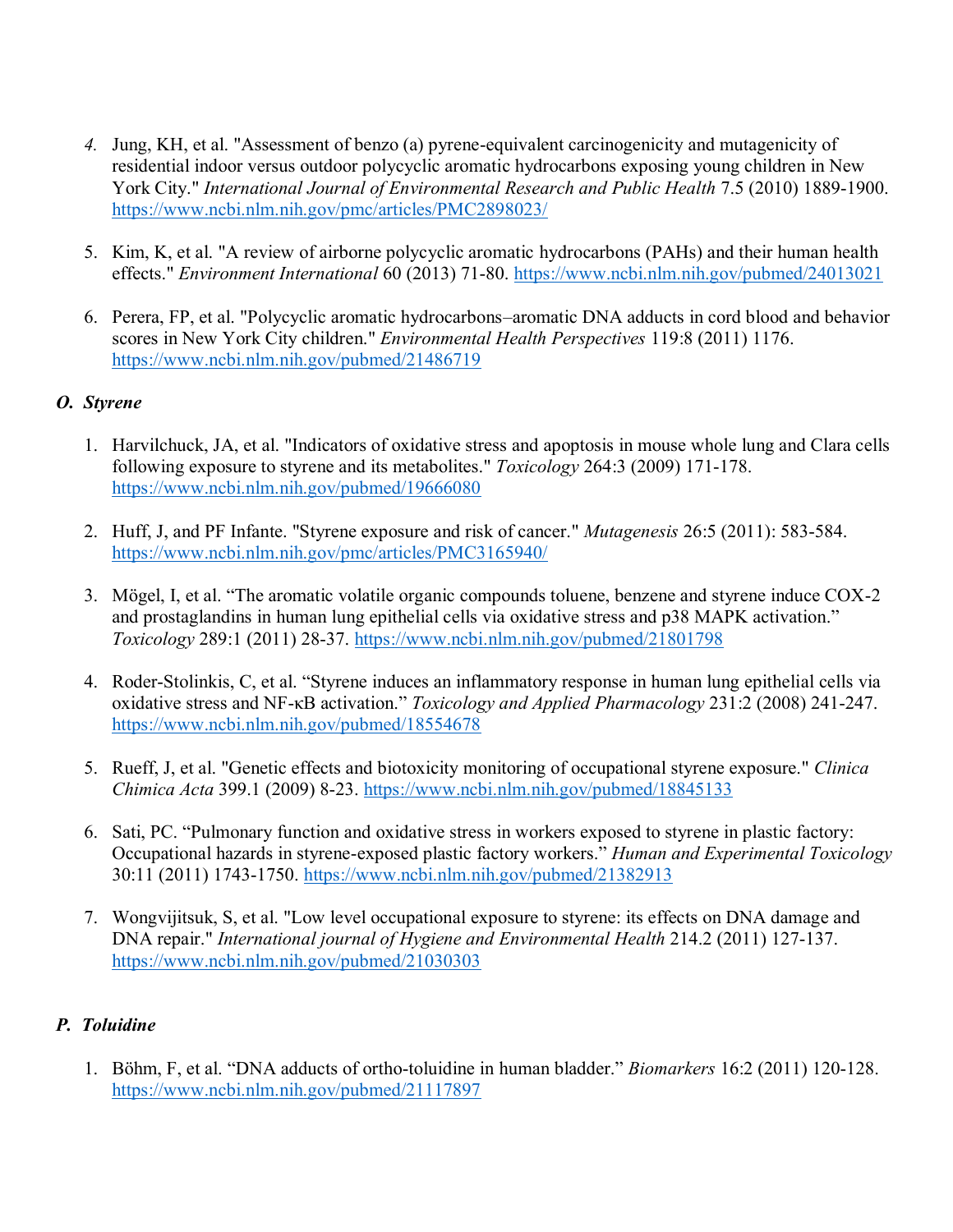- 2. Carreón, T, et al. "Bladder cancer incidence among workers exposed to o-toluidine, aniline and nitrobenzene at a rubber chemical manufacturing plant." *Occupational Environmental Medicine* (2013). <https://www.ncbi.nlm.nih.gov/pubmed/24368697>
- 3. Sorahan, Tom. "Bladder cancer risks in workers manufacturing chemicals for the rubber industry." *Occupational Medicine* 58:7 (2008) 496-501. <https://www.ncbi.nlm.nih.gov/pmc/articles/PMC1757501/>

# *Q. Trichloroethylene*

- 1. Blossom, SJ, et al. "Developmental exposure to trichloroethylene promotes CD4+ T cell differentiation and hyperactivity in association with oxidative stress and neurobehavioral deficits in MRL+/+ mice." *Toxicology and Applied Pharmacology* 231:3 (2008) 344-353. <https://www.ncbi.nlm.nih.gov/pubmed/18579175>
- 2. Blossom, SJ, et al. "Metabolic changes and DNA hypomethylation in cerebellum are associated with behavioral alterations in mice exposed to trichloroethylene postnatally." *Toxicology and Applied Pharmacology* 269:3 (2013) 263-269.<https://www.ncbi.nlm.nih.gov/pubmed/23566951>
- 3. Cai, P, et al. "Chronic exposure to trichloroethene causes early onset of SLE-like disease in female MRL+/+ mice." *Toxicology and Applied Pharmacology* 228:1 (2008) 68-75. <https://www.ncbi.nlm.nih.gov/pmc/articles/PMC2442272/>
- 4. Chiu, WA, et al. "Human health effects of trichloroethylene: key findings and scientific issues." *Environmental Health Perspectives* 121:3 (2013) 303. <https://www.ncbi.nlm.nih.gov/pmc/articles/PMC3621199/>
- 5. Cooper, GS, et al. "Evidence of autoimmune-related effects of trichloroethylene exposure from studies in mice and humans." *Environmental Health Perspectives* 117:5 (2009) 696. <https://www.ncbi.nlm.nih.gov/pubmed/19479009>
- 6. Hu, C, et al. "Possible involvement of oxidative stress in trichloroethylene-induced genotoxicity in human HepG2 cells." *Mutation Research/Genetic Toxicology and Environmental Mutagenesis* 29:1 (2008) 88–94.<https://www.ncbi.nlm.nih.gov/pubmed/18289923>
- 7. Jiang, Y, et al. "Trichloroethylene-induced gene expression and DNA methylation changes in B6C3F1 mouse liver." *PLoS ONE* 9:12 (2014). <https://www.ncbi.nlm.nih.gov/pubmed/25549359>
- 8. Karami S, et al. "Occupational trichloroethylene exposure and risk of lymphatic and haematopoietic cancers: a meta-analysis." *Occupational and Environmental Medicine* 70 (2013) 591-599. <https://www.ncbi.nlm.nih.gov/pubmed/23723297>
- 9. Khan, S, et al. "Effect of trichloroethylene (TCE) toxicity on the enzymes of carbohydrate metabolism, brush border membrane and oxidative stress in kidney and other rat tissues." *Food and Chemical Toxicology* 47:7 (2009) 1562-1568.<https://www.ncbi.nlm.nih.gov/pubmed/19361549>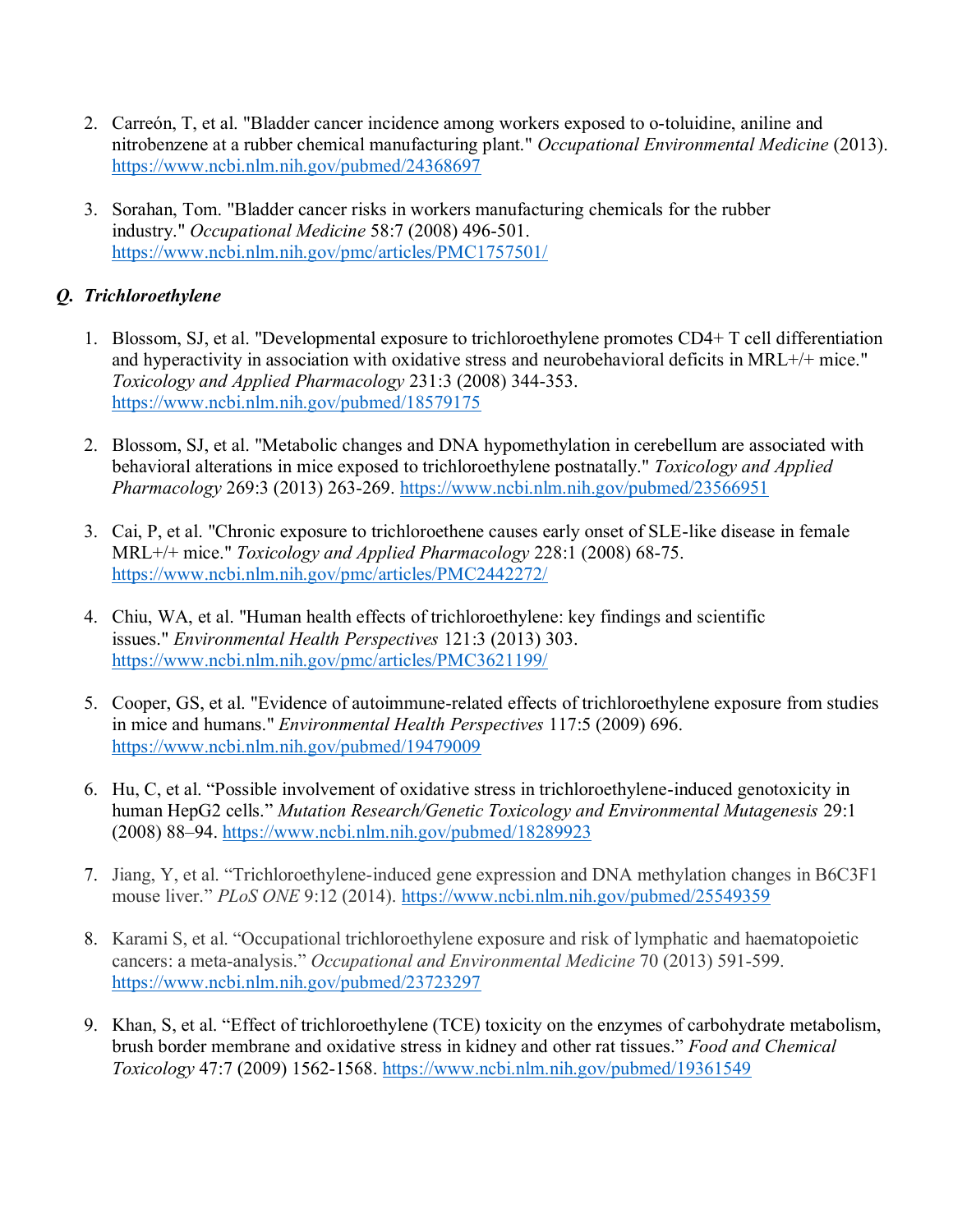- 10. Lan, Q, et al. "Occupational exposure to trichloroethylene is associated with a decline in lymphocyte subsets and soluble CD27 and CD30 markers." *Carcinogenesis* 31:9 (2010) 1592– 1596.<https://www.ncbi.nlm.nih.gov/pubmed/20530238>
- 11. Lash, LH, et al. "Trichloroethylene biotransformation and its role in mutagenicity, carcinogenicity and target organ toxicity." *Mutation Research/Reviews in Mutation Research* 762 (2014) 22–36. <https://www.ncbi.nlm.nih.gov/pubmed/25484616>
- 12. Purdue, MP, et al. "A case–control study of occupational exposure to trichloroethylene and non-Hodgkin lymphoma." *Environmental Health Perspectives* 119:2 (2011) 232. <https://www.ncbi.nlm.nih.gov/pubmed/21370516>
- 13. Rusyn, I, et al. "Trichloroethylene: Mechanistic, epidemiologic and other supporting evidence of carcinogenic hazard." *Pharmacology & Therapeutics* 141:1 (2014) 55-68. <https://www.ncbi.nlm.nih.gov/pubmed/23973663>
- 14. Siegel Scott, C, and J Jinot. "Trichloroethylene and cancer: systematic and quantitative review of epidemiologic evidence for identifying hazards." *International Journal of Environmental Research and Public Health* 8:11 (2011) 4238-4271.<https://www.ncbi.nlm.nih.gov/pubmed/22163205>

### III. BIOACCESSIBILITY

- 1. Kim, S, et al. "Health risk assessment of lead ingestion exposure by particle sizes in crumb rubber on artificial turf considering bioavailability." *Environmental Health and Technology* 27: (2012) 10. <https://www.ncbi.nlm.nih.gov/pubmed/22355803>
- 2. Marsili, L, et al. "Release of polycyclic aromatic hydrocarbons and heavy metals from rubber crumb in synthetic turf fields: preliminary hazard assessment for athletes." *Environmental and Analytical Toxicology* 5:2 (2015). [https://www.omicsonline.org/open-access/release-of-polycyclic-aromatic](https://www.omicsonline.org/open-access/release-of-polycyclic-aromatic-hydrocarbons-and-heavy-metals-from-rubber-crumb-in-synthetic-turf-fields-2161-0525.1000265.pdf)[hydrocarbons-and-heavy-metals-from-rubber-crumb-in-synthetic-turf-fields-2161-0525.1000265.pdf](https://www.omicsonline.org/open-access/release-of-polycyclic-aromatic-hydrocarbons-and-heavy-metals-from-rubber-crumb-in-synthetic-turf-fields-2161-0525.1000265.pdf)
- 3. Pavilonis, BT, et al. "Bioaccessibility and risk of exposure to metals and SVOCs in artificial turf field fill materials and fibers." *Risk Analysis* 44: (2014) 44-55. <https://www.ncbi.nlm.nih.gov/pubmed/23758133>
- 4. Zhang, J, et al. "Hazardous chemicals in synthetic turf materials and their bioaccessibility in digestive fluids." *Journal of Exposure Science and Environmental Epidemiology* 18: (2008) 600-607. <https://www.ncbi.nlm.nih.gov/pubmed/18728695>

### IV. HEAT EFFECTS

1. American Academy of Pediatrics: Council on Sports Medicine and Fitness and Council on School Health. "Policy Statement – Climatic Heat Stress and Exercising Children and Adolescents." *Pediatrics* 128:3 (2011) 741-747. <http://pediatrics.aappublications.org/content/128/3/e741>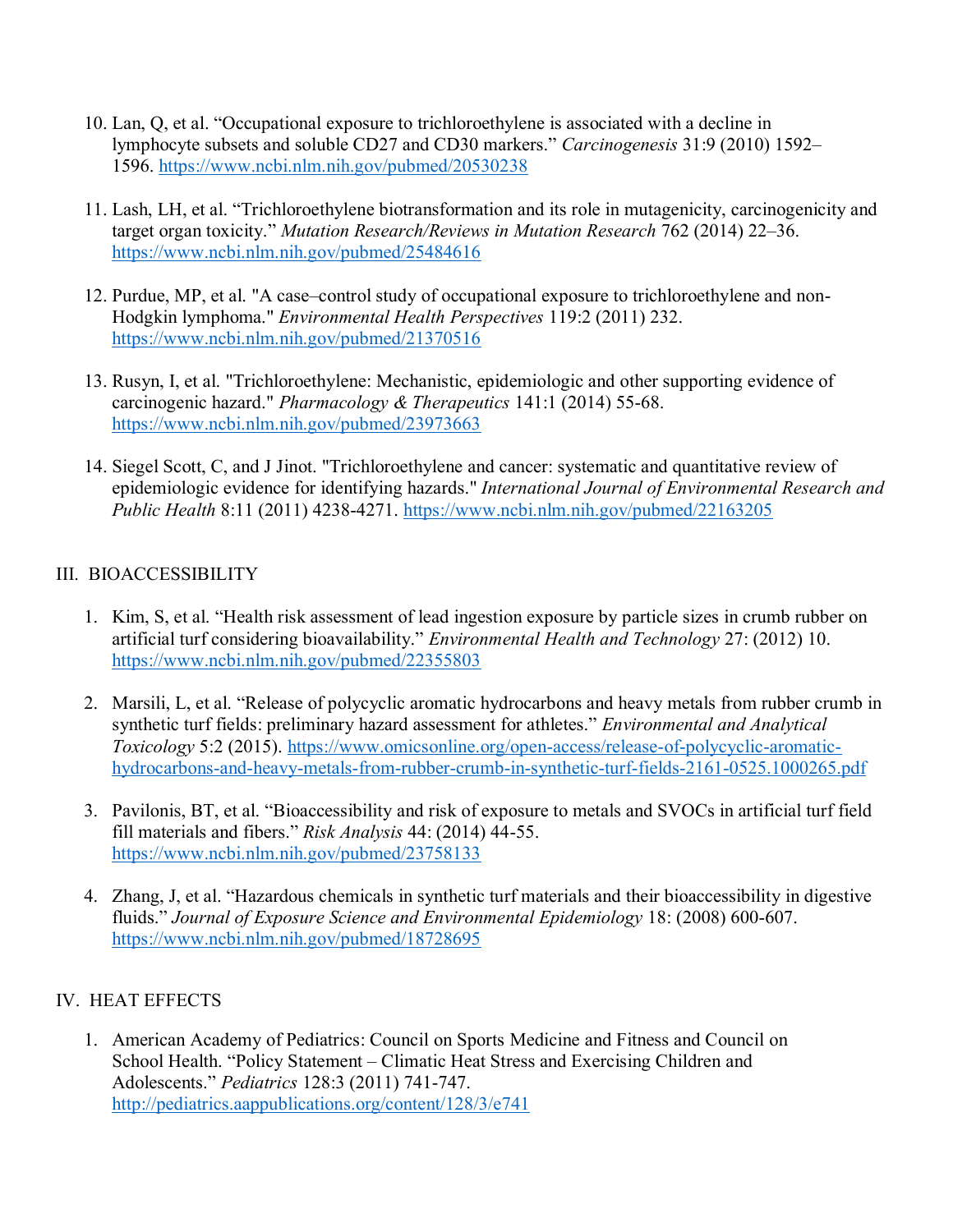- 2. McNitt, AS, et al. "Temperature amelioration of synthetic turf surfaces through irrigation." The Pennsylvania State University. *Acta Hort* 783: (2008) 573-582. <http://plantscience.psu.edu/research/centers/ssrc/documents/temperature-irrigation.pdf>
- 3. Penn State's Center for Sports Surface Research. "Synthetic turf heat evaluation progress report." (2012). [http://plantscience.psu.edu/research/centers/ssrc/documents/heat-progress](http://plantscience.psu.edu/research/centers/ssrc/documents/heat-progress-report.pdf)[report.pdf](http://plantscience.psu.edu/research/centers/ssrc/documents/heat-progress-report.pdf)
- 4. Thoms, AW, et al. "Models for predicting surface temperatures on synthetic playing surfaces." *Procedia Engineering* 72: (2014) 895-900. <http://www.sciencedirect.com/science/article/pii/S1877705814006699>
- 5. Williams, C, and G Pulley. "Synthetic turf heat studies." Brigham Young University (2006). <http://aces.nmsu.edu/programs/turf/documents/brigham-young-study.pdf>

# V. INJURIES

- 1. Akkaya, S, et al. "Football injuries on synthetic turf fields." *Joint Diseases and Related Surgery* 22:3 (2011) 155-159.<https://www.ncbi.nlm.nih.gov/pubmed/22085351>
- 2. Aoki, H, et al. "Incidence of injury among adolescent soccer players: a comparative study of artificial and natural grass turfs." *Clinical Journal of Sport Medicine* 20:1 (2010). <https://www.ncbi.nlm.nih.gov/pubmed/20051727>
- 3. Balazs, GC, et al. "Risk of anterior cruciate ligament injury in athletes on synthetic playing surfaces: A systematic review." *American Journal of Sports Medicine* 43:7 (2014) 1798-1804. <https://www.ncbi.nlm.nih.gov/pubmed/25164575>
- 4. Bainco, A, et al. "A prospective analysis of the injury incidence of young male professional football players on artificial turf." *Asian Journal of Sports Medicine* 7:1 (2016). <https://www.ncbi.nlm.nih.gov/pmc/articles/PMC4870829/>
- 5. Dragoo, JL, and HJ Braun. "The effect of playing surface on injury rate: a review of the current literature." *Sports Medicine* 40:11 (2010) 981-990.<https://www.ncbi.nlm.nih.gov/pubmed/20942512>
- 6. Drakos, M, et al. "Synthetic playing surfaces and athlete health." *Journal of the American Academy of Orthopaedic Surgeons* 21:5: (2013) 293-302. <https://www.ncbi.nlm.nih.gov/pubmed/23637148>
- 7. Ekstrand, J, et al. "Comparison of injuries sustained on artificial turf and grass by male and female elite football players." *Scandanavian Journal of Medicine and Science in Sports* 21: (2011) 824-832.<https://www.ncbi.nlm.nih.gov/pubmed/20456680>
- 8. Fujitaka, K, et al. "Effect of changes in artificial turf on sports injuries in male university soccer players." *The Orthopaedic Journal of Sports Medicine* 5:8 (2017).<https://www.ncbi.nlm.nih.gov/pubmed/28812040>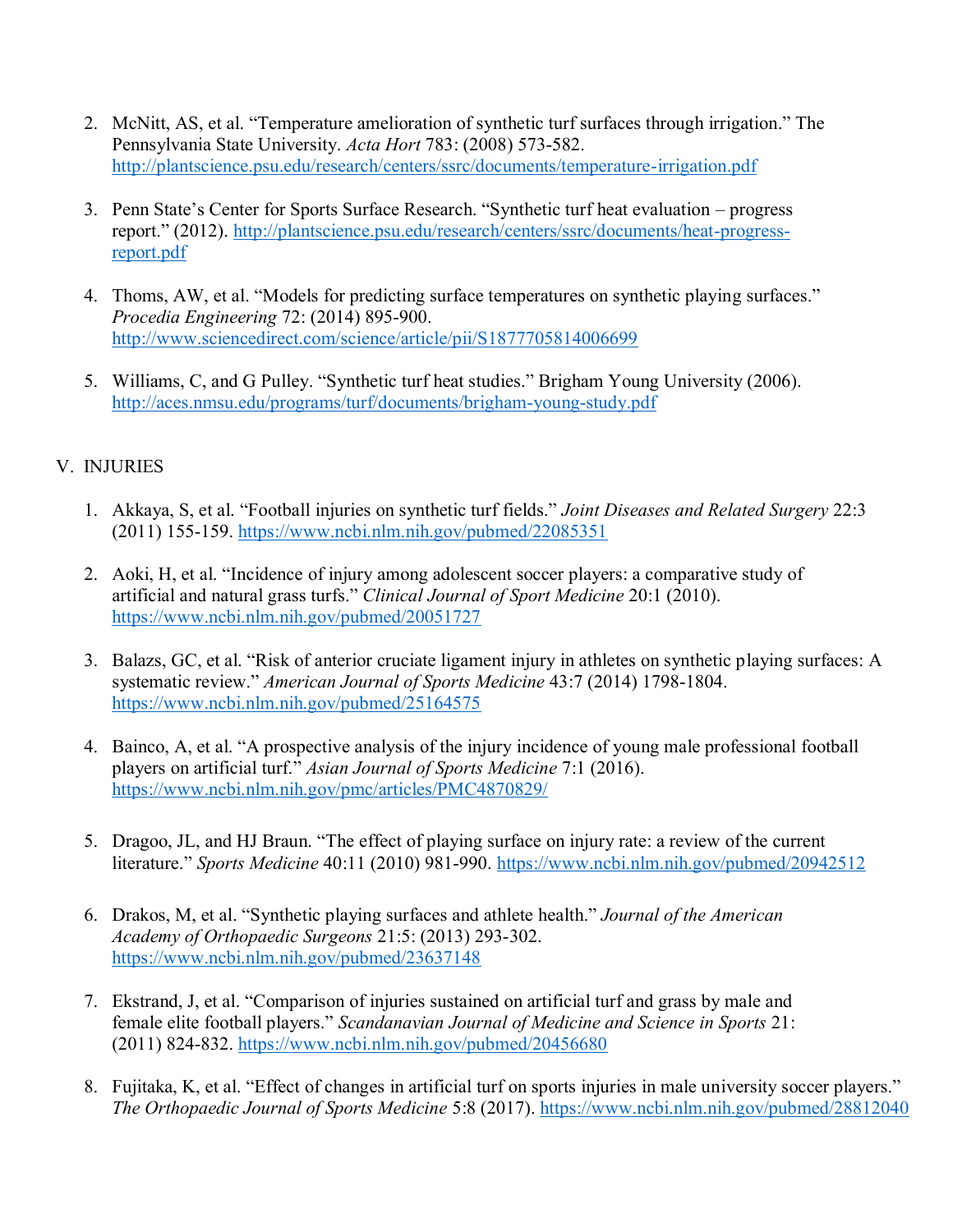- 9. George, E, et al. "Incidence and risk factors for turf toe injuries in intercollegiate football: data from the national collegiate athletic association injury surveillance system." *Foot & Ankle International* 35:2 (2014) 108-115.<https://www.ncbi.nlm.nih.gov/pubmed/24334272>
- 10. Lanzetti, RM, et al. "Safety of third-generation artificial turf in male elite professional soccer players in Italian major league." *Scandanavian Journal of Medicine and Science in Sports* 27: (2017) 435-439.<https://www.ncbi.nlm.nih.gov/pubmed/26888457>
- 11. Lanzetti, RM, et al. "The influence of playing surface on injury risk in Italian elite rugby players." *Muscles, Ligaments and Tendons Journal* 7:1 (2017) 180-185. <https://www.ncbi.nlm.nih.gov/pubmed/28717627>
- 12. Meyers, MC. "Incidence, mechanisms, and severity of match-related collegiate women's soccer injuries on FieldTurf and natural grass surfaces: A 5-year prospective study." *The American Journal of Sports Medicine* 41:10 (2013) 2409-2420. <https://www.ncbi.nlm.nih.gov/pubmed/23942283>
- 13. Meyers, MC. "Incidence, mechanisms, and severity of match-related collegiate men's soccer injuries on FieldTurf and natural grass surfaces: A 6-Year prospective study." *The American Journal of Sports Medicine* 45:3 (2016) 708-718. <https://www.ncbi.nlm.nih.gov/pubmed/27872124>
- 14. Poulos, C, et al. "The perceptions of professional soccer players on the risk and injury from competition and training on natural turf grass and 3rd generation artificial turf." *BMC Sports Science, Medicine and Rehabilitation* 6:11: (2014).<https://www.ncbi.nlm.nih.gov/pubmed/24581229>
- 15. Silva, DCF, et al. "Influence of cleats-surface interaction on the performance and risk of injury in soccer: a systemic review." *Applied Bionics and Biomechanics* (2017). <https://www.ncbi.nlm.nih.gov/pubmed/28684897>
- 16. Stiles, VH, et al. "Natural turf surfaces: the case for continued research." *Sports Medicine* 39:1 (2009) 65-84.<https://www.ncbi.nlm.nih.gov/pubmed/19093696>
- 17. Taylor, SA, et al. "A review of synthetic playing surfaces, the shoe-surface interface, and lower extremity injuries in athletes." *The Physician and Sports Medicine* 40:4 (2012) 66-72. <https://www.ncbi.nlm.nih.gov/pubmed/23306416>
- 18. van den Eijnede, Wilbert AJ, et al. "Understanding the acute skin injury mechanism caused by playersurface contact during soccer: A survey and systemic review." *The Orthopaedic Journal of Sports Medicine* 2:5 (2014).<https://www.ncbi.nlm.nih.gov/pmc/articles/PMC4555542/>
- 19. Williams, S, et al. "A review of football injuries on third and fourth generation artificial turfs compared with natural turf." *Sports Medicine* 41:11 (2011) 903-923. <https://www.ncbi.nlm.nih.gov/pubmed/21985213>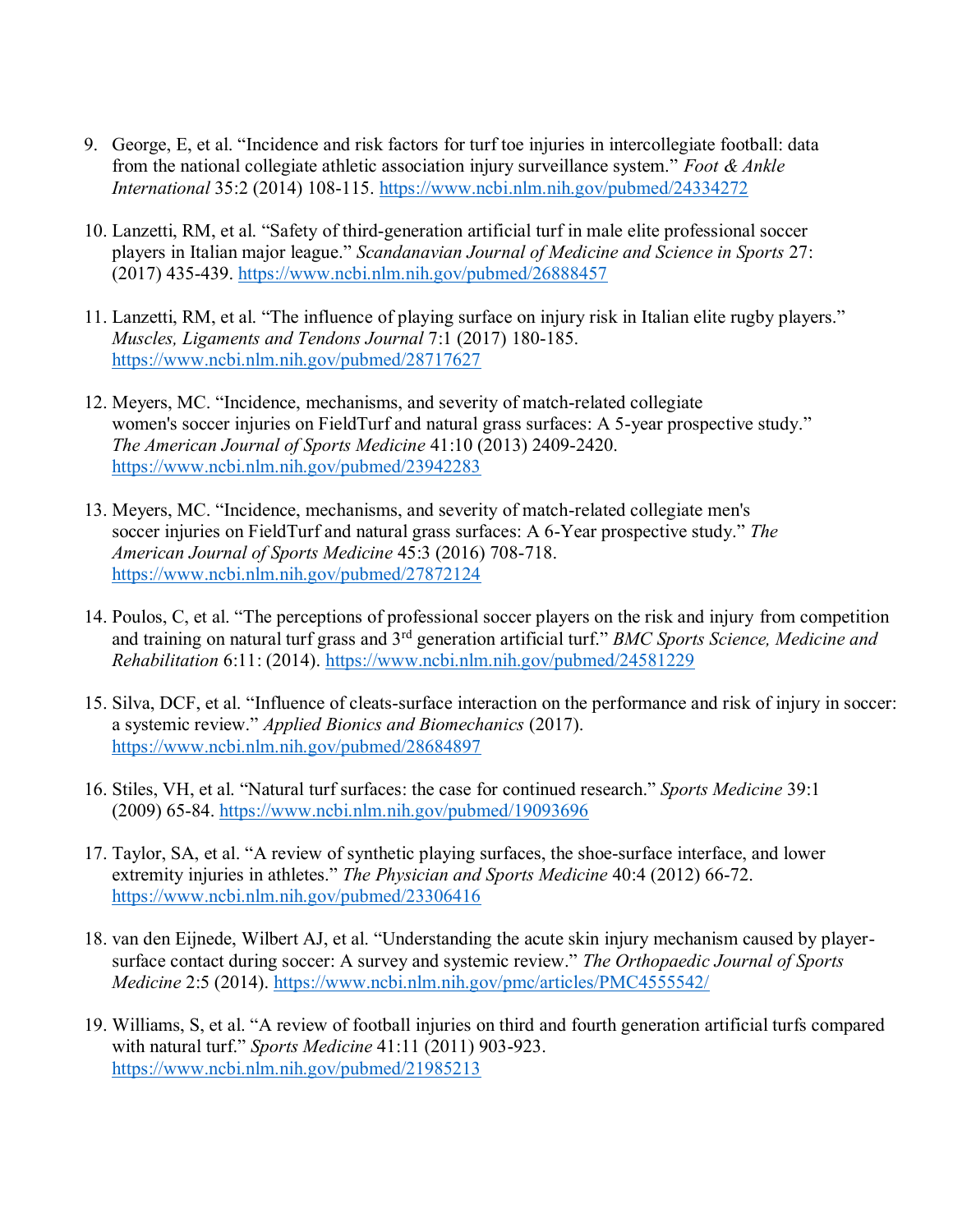20. Wright, JM and David Webner. "Playing field issues in sports medicine." *Current Sports Medicine Reports* 9:3 (2010) 129-133.<https://www.ncbi.nlm.nih.gov/pubmed/20463494>

### VI. FLAME RETARDANTS (PBDEs)

- 1. Allen, JG, et al. "PBDE flame retardants, thyroid disease, and menopausal status in U.S. women. *Environmental Health Perspectives* 15:1 (2016) 60. <https://www.ncbi.nlm.nih.gov/pubmed/27215290>
- 2. Chevrier, J, et al. "Polybrominated diphenyl ether (PBDE) flame retardants and thyroid hormone during pregnancy." *Environmental Health Perspectives* 118:10 (2010) 1444-1449. <https://www.ncbi.nlm.nih.gov/pubmed/20562054>
- 3. Eskenazi, B, et al. "In utero and childhood polybrominated diphenyl ether (PBDE) exposures and neurodevelopment in the CHAMACOS study." *Environmental Health Perspectives* 121:5 (2013) 257-262.<https://www.ncbi.nlm.nih.gov/pubmed/23154064>
- 4. Kodavanti, PR, et al. "Developmental exposure to a commercial PBDE mixture: effects on protein networks in the cerebellum and hippocampus of rats." *Environmental Health Perspectives* 125:5 (2015) 428-436.<https://www.ncbi.nlm.nih.gov/pubmed/25616259>
- 5. Lingnell, S, et al. "Prenatal exposure to polychlorinated biphenyls (PCBs) and polybrominated diphenyl ethers (PBDEs) may influence birth weight among infants in a Swedish cohort with background exposure: a cross-sectional study." *Environmental Health Perspectives* 12:44 (2013).<https://www.ncbi.nlm.nih.gov/pmc/articles/PMC3673870/>
- 6. Sagiv, SK, et al. "Prenatal and childhood polybrominated diphenyl ether (PBDE) exposure and attention and executive function at 9-12 years of age." *Neurotoxicology and Teratology* 52 (2015) 151-161.<https://www.ncbi.nlm.nih.gov/pubmed/26271888>
- 7. Zhang, H, et al. "Prenatal PBDE and PCB exposures and reading, cognition, and externalizing behavior in children." *Environmental Health Perspectives* 125:4 (2017) 746-752. <https://www.ncbi.nlm.nih.gov/pubmed/27385187>
- 8. Zhao, X, et al. "Correlation between prenatal exposure to polybrominated diphenyl eithers (PBDEs) and infant birth outcomes: a meta-analysis and an experimental study." *International Journal of Environmental Research and Public Health 17:3 (2017).* <https://www.ncbi.nlm.nih.gov/pubmed/28272363>

### VII. DISINFECTANTS AND SANITIZERSD

1. Arif, AA and GL Delclos. "Association between cleaning-related chemicals and work-related asthma and asthma symptoms among healthcare professionals." *Occupational and Environmental Medicine*  69:1 (2012) 35-40. <https://www.ncbi.nlm.nih.gov/pubmed/21602538>